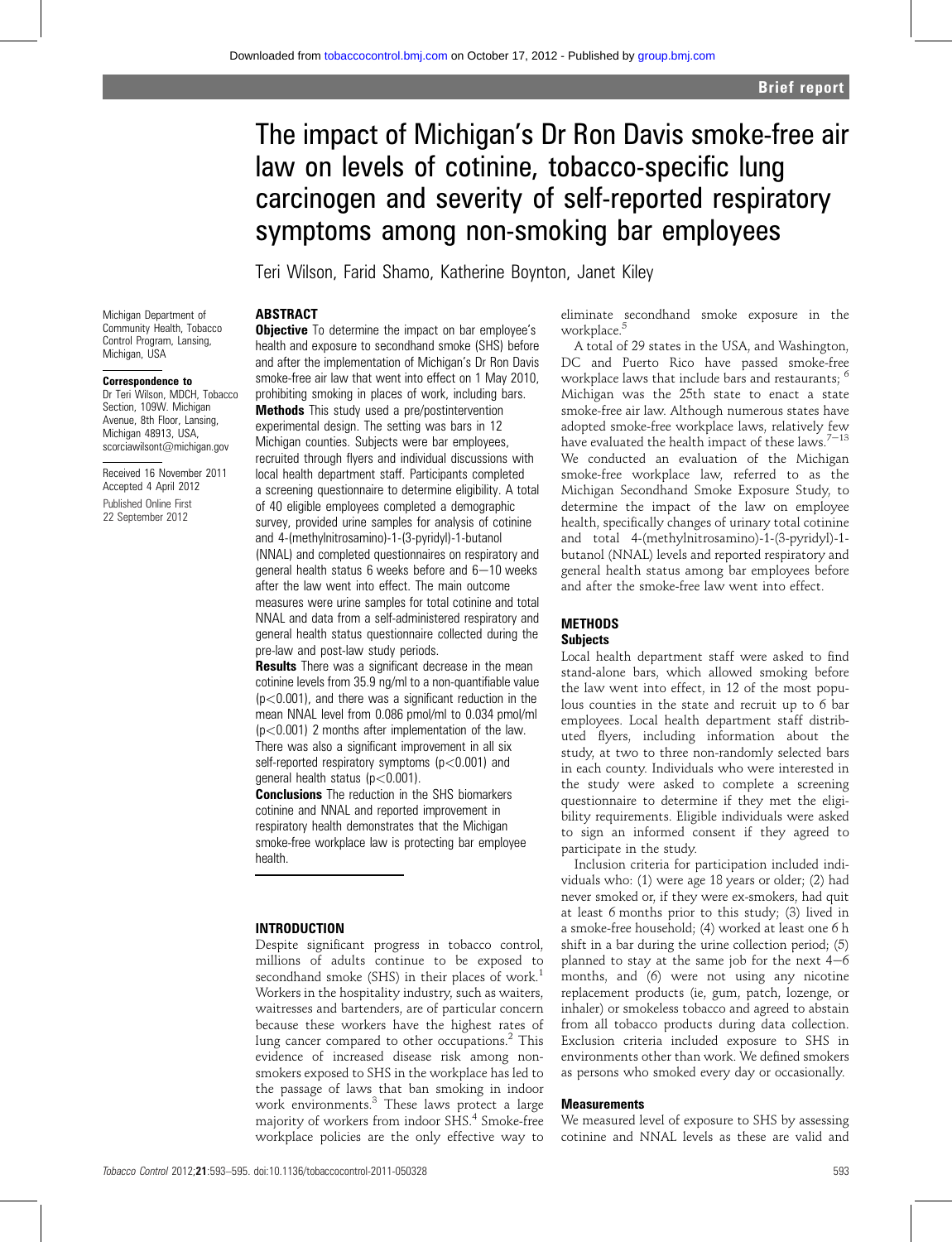# Brief report

reliable biomarkers for measuring level of exposure to secondhand smoke. $14-18$  The same participants provided a pre/post intervention urine specimen for total cotinine and total NNAL analysis and questionnaire assessing respiratory and general health status. Each participant also completed a demographic questionnaire. The same participants completed the urine specimen collection and respiratory and general health questionnaire approximately  $4-6$  weeks before and approximately  $6-10$  weeks after the law went into effect. Respiratory health was measured by asking participants to rate the following respiratory symptoms using an ordinal Likert-type scale from not present (1) to severe (5) for each of six symptoms: morning cough, daytime cough, phlegm production, shortness of breath, wheezing and allergic symptoms. We measured general health status by asking participants to rate their general health status on a Likert-type scale from worst (1) to best (10). The participant screening, demographic and respiratory health questionnaires used in this study were validated and provided by the University of Minnesota, Masonic Cancer Center.

#### Laboratory methods

Participants were asked to collect a urine sample first thing after their 6 h shift and continue to collect until the first morning void. Participants were asked to keep the urine samples refrigerated until they were mailed in an overnight packet to Western Slope Laboratory, LLC. Completed participant demographic and respiratory health questionnaires were returned to the Michigan Department of Community Health, Tobacco Section. Participants received a monetary incentive for each urine sample received and analysed. Samples were analysed for total cotinine by liquid chromatography/tandem mass spectrometry (LC/MS/ MS) (lower limit of detection 1 ng/ml, lower limit of quantitation 5 ng/ml) at Western Slope Laboratory, LLC and total NNAL analysis was conducted at the University of Minnesota, Masonic Cancer Center laboratory.

#### Analysis

We entered and analysed the data in SPSS V.15 (SPSS, Chicago, Illinois, USA). We calculated paired-samples t tests to determine if there were significant differences in mean cotinine and NNAL levels. We calculated the Wilcoxon rank-sum test to determine if there were significant differences in respiratory symptoms and general health status before and after the smoke-free air law went into effect.

## Human participant protection

Our study protocol was approved by the Michigan Department of Community Health, Institutional Review Board.

### RESULTS

A total of 46 bar employees, ages  $21-73$ , were eligible to participate and were enrolled in the study from 12 of Michigan's most populous counties. Six participants were unable to provide follow-up post-law urine samples and were excluded from the study (lost to follow-up rate  $= 13%$ ). These six participants were similar to those who completed the study in terms of gender, age, baseline respiratory symptoms, general health and years worked in the bar.

The sample size for this study was 40 participants. The majority of the participants (70%) were women, and the mean age of participants was 44.8 years (SD, 14.7). The majority (95%) of participants were white; one participant was Arab-American and one Latino. Two-thirds of the employees

worked as bartenders, and the mean number of years employees worked in the same establishment was 10.9 years (SD, 10.6).

There was a significant decrease in total cotinine and total NNAL levels among participants before and after the smoke-free law went into effect. There was also a significant decrease in all six reported respiratory symptoms before and after the smokefree law went into effect. In addition, participants reported a significant improvement in general health status before  $(M=7.20)$  (SD, 1.42) and after the law went into effect  $(M=8.23)$  (SD, 0.86), (t (39) = -5.272, p<0.001) (table 1).

## **DISCUSSION**

Our study demonstrated that cotinine levels and NNAL levels were significantly reduced among bar employees 2 months after the Michigan state smoke-free air law was implemented. Cotinine was decreased to unquantifiable levels among all bar employees, and NNAL levels among bar employees were reduced by 60%. In addition, the majority of bar employees reported a significant improvement in general health and in six respiratory symptoms after the smoke-free law went into effect.

Our findings are similar to other studies that have found decreased cotinine levels, decreased NNAL levels and reported improvement of respiratory symptoms among hospitality workers after the implementation of state smoke-free workplace policies or laws.<sup>11-17</sup> However, these individual studies did not assess all of these measures associated with exposure to SHS simultaneously. Our study assessed total cotinine, total NNAL, respiratory symptoms and general health status among bar employees. Moreover, our study had a relatively good sample size due to the fact that local health department staff actively recruited potential participants at the bars where they worked.

There are some limitations to our study. First, our study did not employ a control group and is, in essence, a single-arm uncontrolled trial. However, the results were so fast and of such large magnitude that it seems unlikely that anything other than the intervention could have caused them. Additionally, our study had a small, convenience sample of only 40 participants and, on average, only 3 participants from each county, so that participants were not necessarily representative of the general population of bar employees in their respective counties or the general population of bar employees in Michigan.

Despite these limitations, our study demonstrated that Michigan's smoke-free air law is protecting the health of bar

Table 1 Differences in urine cotinine, 4-(methylnitrosamino)-1-(3 pyridyl)-1-butanol (NNAL) levels and self-reported respiratory symptoms before and after implementation of state smoke-free air law, bar employees, Michigan secondhand smoke exposure study, 2010

|                        | Pre-law mean (SD) | Post-law mean (SD) | <b>p</b> Value     |
|------------------------|-------------------|--------------------|--------------------|
| <b>Biomarker</b>       |                   |                    |                    |
| Cotinine, ng/ml        | 35.9 (17.4)       | $<$ 5 ng/ml        | ${<}0.001*$        |
| NNAL, pmol/ml          | 0.087(0.065)      | 0.035(0.033)       | ${<}0.001*$        |
| Respiratory symptom: + |                   |                    |                    |
| Allergic symptoms      | 2.5               | 1.5                | $< 0.001 \pm$      |
| Wheezing               | 1.3               | 1.1                | 0.053 <sup>‡</sup> |
| Shortness of breath    | 1.7               | 1.4                | $0.048 \pm$        |
| Phlegm production      | 1.8               | 1.4                | $0.021 \pm$        |
| Daytime cough          | 1.5               | 1.2                | $0.018 \pm$        |
| Morning cough          | 1.5               | 1.1                | 0.003 <sup>‡</sup> |
|                        |                   |                    |                    |

\*p Values derived from the paired samples t test.

+Values for pre-law and post-law means are based on a five-point likert-type scale where  $1$ =not present to 5=severe.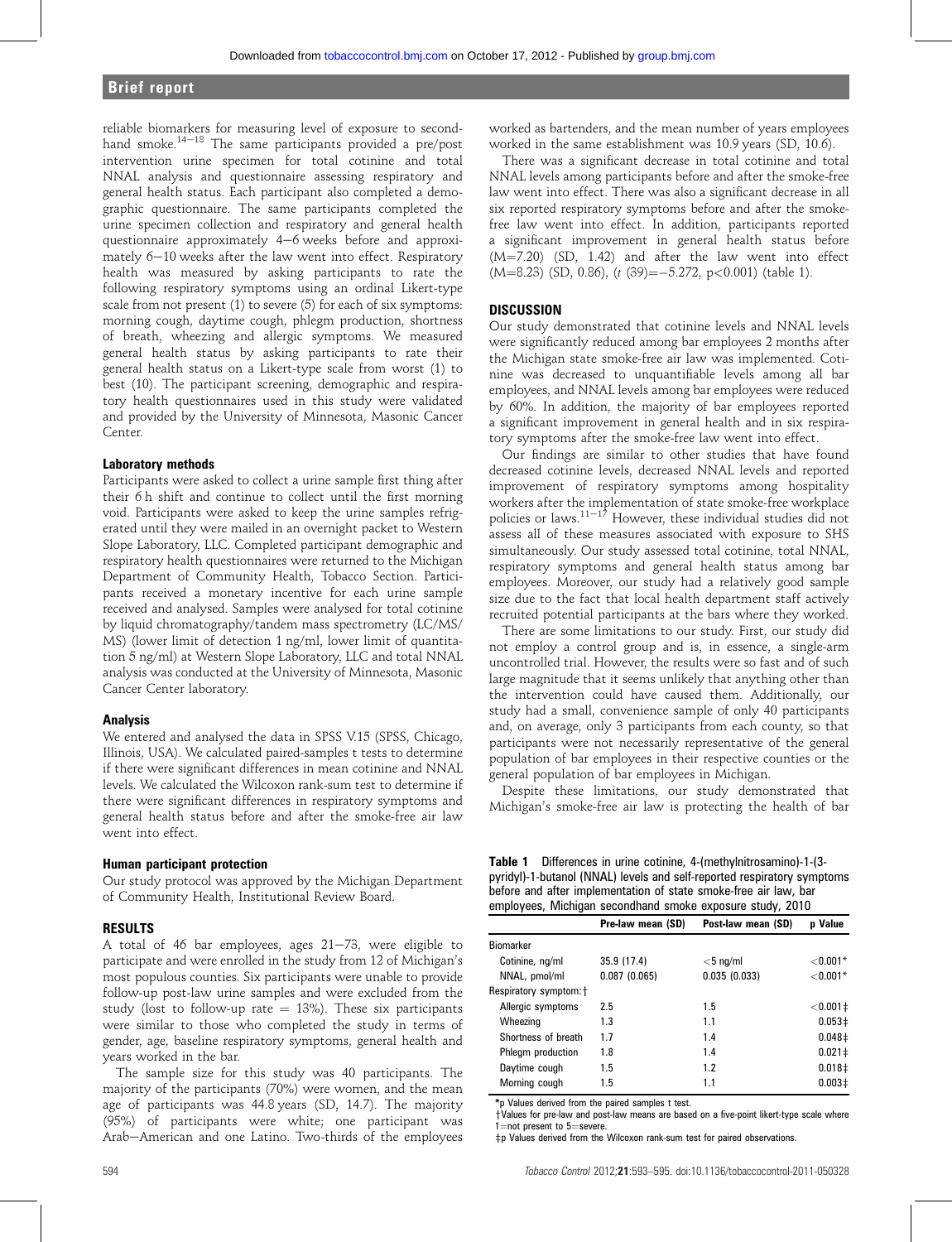## What this paper adds

- Previous studies have found a decrease in cotinine and tobacco-specific lung carcinogen as well as improved selfreported respiratory symptoms among bar employees after the implementation of a state smoke-free air law that prohibits smoking in bars and restaurants.
- $\triangleright$  Our study is the first to assess multiple aspects of employee health simultaneously, including pre-law and post-law changes in cotinine levels, a tobacco-specific lung carcinogen and self-reported health outcomes among bar employees.
- $\blacktriangleright$  In addition, our study uniquely involved collaborative efforts between the state tobacco control program and local health departments.
- $\triangleright$  Our findings add to the evidence that bar employees have decreased total cotinine and total NNAL levels and reported improvement in respiratory health symptoms after implementation of a state smoke-free air law that prohibits smoking in bars and restaurants.

employees. Our findings of dramatically decreased cotinine and NNAL levels over a period of only  $10-16$  weeks and improvements in reported respiratory symptoms and general health status contribute to the literature that demonstrate the positive impact that state smoke-free air laws can have on employee health. Our findings may be useful to other states or localities that are interested in evaluating the health impact of smoke-free legislation.

Acknowledgements The authors would like to thank the local health department staff who assisted us in recruiting participants and to Mikelle Robinson, Tobacco Section Manager, for her general support. We would also like to thank Dr Dorothy Hatsukami, Steven Carmella and Dr Stephen Hecht from the University of Minnesota, Masonic Cancer Center, for their assistance with the study protocol, sharing the respiratory health questionnaires and analysing the urine samples for NNAL. We would like to thank Jennifer Burton-Jackson and Andrea Burton for their administrative support and Erica A Guice, MS and Brad Holden for the analysis of the urine samples for total cotinine and creatinine at Western Slope Laboratory, LLC. We would also like to express our appreciation to Dr George Rutherford, from the University of California, San Francisco, for his assistance in helping us to prepare this manuscript.

**Contributors** This study was supported in part by a cooperative agreement from CDC's Communities Putting Prevention to Work program (3U58DP001973-01S2).

Funding This study was supported in part by a cooperative agreement from CDC's Communities Putting Prevention to Work program (3U58DP001973-01S2). The findings and conclusions in this article are those of the authors and do not necessarily represent the views of the US Department of Health and Human Services or the Centers for Disease Control and Prevention.

#### Competing interests None.

**Ethics approval** Michigan Department of Community Health Institutional Review **Board** 

Provenance and peer review Not commissioned; externally peer reviewed.

#### **REFERENCES**

- 1. **Centers for Disease Control and Prevention.** Tobacco use among adults-United states 2005. MMWR 2006;55:1145-8.
- 2. **Siegel M,** Barbeau EM, Osinubi OY. The impact of tobacco use and secondhand smoke on hospitality workers. Clin Occup Environ Med 2006;5:31-42, viii.
- **Twombly R.** Where's there's no smoke: popular smoke-free laws curbing active, passive smoking. J Natl Cancer Inst 2004;96:1058-60.
- 4. Farrelly MC, Evans WN, Sfekas AE. The impact of workplace smoking bans: results from a national survey. Tob Control  $1999;8:272-7$ .
- 5. **U.S. Department of Health and Human Services.** The Health Consequences Of Involuntary Exposure To Tobacco Smoke: A Report Of The Surgeon General-Executive Summary. U.S. Department of Health and Human Services, Centers for Disease Control And Prevention, Coordinating Center For Health Promotion, National Center For Chronic Disease Prevention And Health Promotion. Atlanta, GA: Office on Smoking Health, 2006.
- American Nonsmokers Rights Foundation. Overview list-how many smokefree laws? [fact sheet]. 2011. http://www.no-smoke.org/pdf/mediaordlist.pdf (accessed 29 Sep 2011).
- 7. Palmersheim KA, Pfister KP, Glysch RL. The Impact of Wisconsin's Statewide Smoke-Free Law on Bartender Health and Attitudes. Milwaukee. University of Wisconsin, Center for Urban Initiatives and Research, 2011. http://www4.uwm.edu/ cuir/research/upload/WI\_Bartender\_Study\_2010.pdf (accessed 29 Sep 2011).
- **Jensen JA,** Schillo BA, Moilanen MM, et al. Tobacco smoke exposure in nonsmoking hospitality workers before and after a state smoking ban. Cancer Epidemiol Biomark Prev 2010;19:1016-21.
- 9. Hatsukami D, Jensen J, Hecht S, et al. Carcinogen and Nicotine Exposure in Hospitality Workers Before and After the State Comprehensive Smoking Ban. Minneapolis, MN: University of Minnesota, 2008.
- 10. **Stark MJ,** Rohde K, Maher JE, et al. The impact of clean indoor air exemptions and preemption policies on the prevalence of a tobacco-specific lung carcinogen among nonsmoking bar and restaurant workers. Am J Public Health  $2007,97:1457-63$ .
- 11. **Menzies D,** Nair A, Williamson PA, et al. Respiratory symptoms, pulmonary function, and markers of inflammation among bar workers before and after a legislative ban on smoking in public places. JAMA 2006;296:1742-8.
- 12. Farrelly MC, Nonnemaker JM, Chou R, et al. Changes in hospitality workers' exposures to secondhand smoke following the implementation of New York's smokefree law. Tob Control 2005; $14:236-41$ .
- 13. Eisner MD, Smith AK, Blanc PD. Bartender's respiratory health after establishment of smoke-free bars and taverns.  $JAMA$  1998; $280:1909-14$ .
- 14. Hecht SS. Human urinary carcinogen metabolites: biomarkers for investigating tobacco control and cancer. Carcinogenesis  $2002;23:907-22$ .
- 15. **Anderson KE,** Carmella SG, Ye M, et al. Metabolites of a tobacco-specific lung carcinogen in nonsmoking women exposed to environmental tobacco smoke. J Natl  $Cancer$  Inst 2001; $93:378-81$ .
- 16. Hecht SS, Ye M, Carmella SG, et al. Metabolites of a tobacco-specific lung carcinogen in the urine of elementary school-aged children. Cancer Epidemiol Biomark Prev 2001;10:1109-16.
- 17. Hoffman D, Rivenson A, Hecht SS. The biological significance of tobacco-specific N-nitrosamines smoking and adenocarcinoma of the lung. Crit Rev Toxicol 1996:26:199-211.
- 18. **Hecht SS,** Carmella SG, Murphy SE, et al. A tobacco-specific lung carcinogen in the urine of men exposed to cigarette smoke. N Engl J Med 1993;329:1543-6.